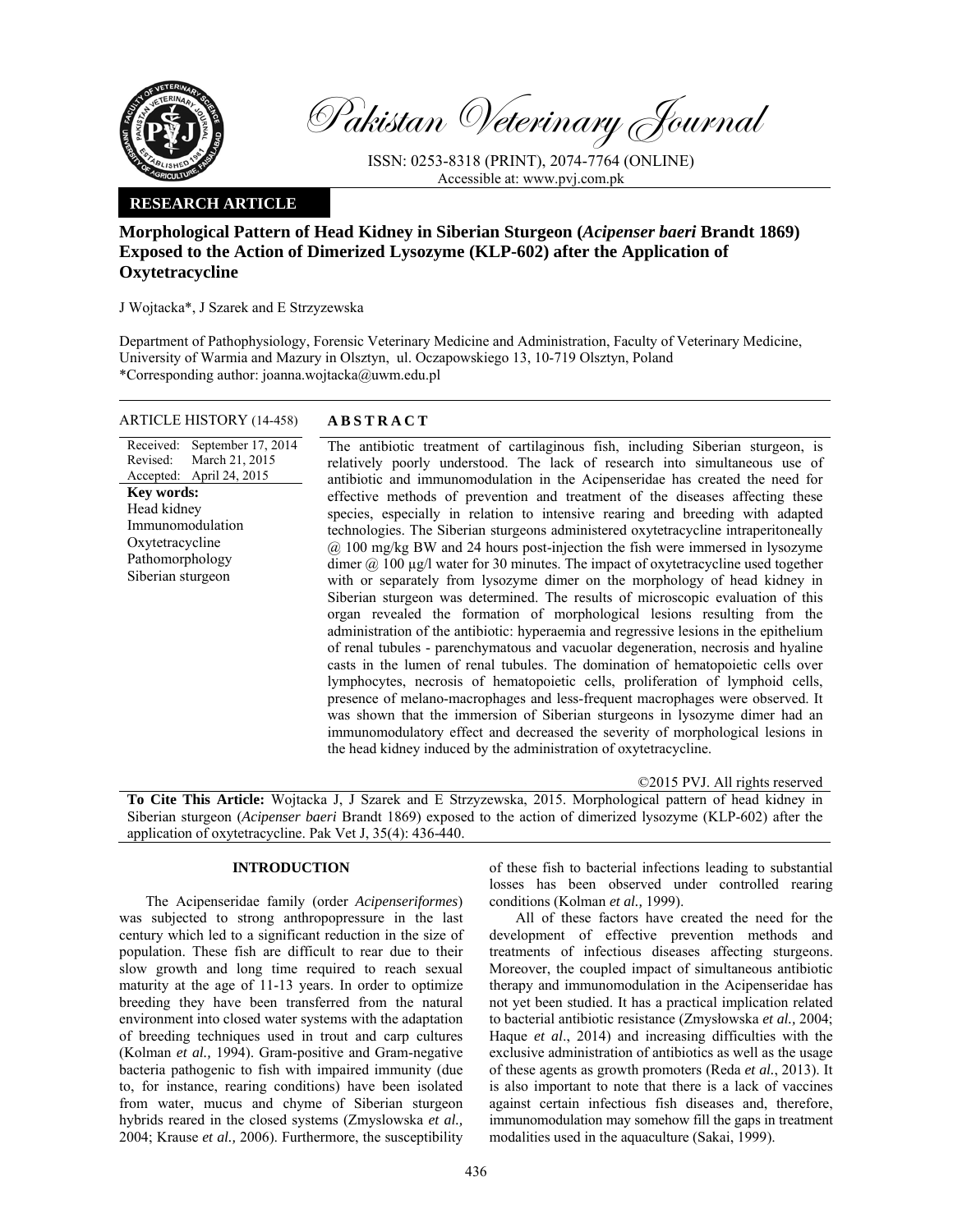Studies of the impact of xenobiotics (i.e. a new generation of herbicides, fungicides and pyrethroids) on the structure of kidney cells (including the hematopoietic part) in some species of osteichthyes have found pathomorphological effects (Neskovic *et al.,* 1993; Szarek *et al.,* 2000; Cengiz, 2006; Velmurugan *et al.,* 2009, Xing H. *et al.*, 2012). The toxicity of these compounds most often affects the tissues in which the drugs reach high concentrations, i.e. muscles (Sharafati-Chaleshtori *at al.*, 2013) the liver and kidney and immunocompetent cells (Olatoye and Basiru, 2013). Considerable amounts of oxytetracycline (OTC) have been detected in the head kidney in fish, which partly explains its negative impact on the immune system (Rijkers *et al.,* 1980). Furthermore, in fish, OTC is slowly excreted, among others, in an unchanged form by the kidneys with urine (Posyniak, 2000). Apart from water temperature, the other parameters that may modify the availability of OTC include the pH of water, individual consumption of feed, the formation of OTC – metal ions complexes and the route of drug administration (e.g. with *per os* application, the fish are immersed in water, which is also a solution of a drug mixed with feed). In the case of trout, when OTC at 100 mg/kg BW was administered for 10 consecutive days, 33.1% of the total antibiotic dose was dispersed in water (Łapińska *et al.,* 2005). Moreover, OTC is very resistant to degradation in the environment, particularly with a lack of light and may be deposited in bottom sediments.

These considerations make sturgeon a new model for experimental studies and there is a need to determine whether the immersion of Siberian sturgeon on lysozyme dimer KLP-602 with prior administration of OTC has an impact on the morphological pattern of head kidney.

#### **MATERIALS AND METHODS**

Fingerling of Siberian sturgeon (*Acipenser baeri*  Brandt 1869) was used in the experiment. 120 fish, aged 4 months, with a body mass of 240±10 g were obtained from the Inland Fisheries Institute, Olsztyn, Poland. They had not been subjected to antibiotic therapy or immunomodulation before.

Prior to experiment, the fish were adapted to the experimental conditions for 14 days. During that time, their behaviour was regular from the clinical point of view and their condition was good. They were placed in four plastic tanks, each with 180 l in capacity, in water at a temperature of  $20 \pm 1$ <sup>o</sup>C, pH: 7.5–8.0 and an oxygen level of 7.5–8.0 mg/l. The amount of total ammonium nitrogen in the water did not exceed 0.2 mg/l. The Siberian sturgeons were fed at the dose of 1% of biomass/day (except for the day prior to administration of the antibiotic) with extruded fodder Nutra 2.0 (Skretting, Norway) using continuous feeders. The fish were under veterinary control and subjected to clinical examination during both the adaptation period and the experiment.

Following the period of adaptation, the Siberian sturgeons were divided into 4 groups (n=30), (Table 1), anaesthetised in turn by sprinkling their gills with a preparation named Propiscin (0.2 % solution of etomidate), manufactured by the Inland Fisheries Institute, Zabieniec, Poland. After the fish were weighed and labelled, those in groups 3 and 4 were given

oxytetracycline (OTC) intraperitoneally (*i.p.*) at 100 mg/kg of body mass. The preparation - TRIDOX L.A. produced by Eurovet Animal Health BV, The Netherlands – is a suspension of OTC in oil, with a high concentration of 200 mg OTC/1 ml of the preparation. 24 hours after OTC administration, the fish in the group 4 were immersed for 30 minutes in water with lysozyme dimer KLP-602 (produced by BACHEM, Feinchemikalien AG, Switzerland), diluted to 100  $\mu$ g/l of water. The fish in the group 2 were immersed only in an aqueous solution of KLP-602, and none of those procedures were applied to the fish in the control group-1.

Immediately following the immersion in lysozyme dimer and after 3, 7, 14 and 21 days, the fish were anaesthetised (6 sturgeons in each group on each of those days) by sprinkling their gills with a Propiscin solution. The fish were put down and sections of head and kidney were taken for microscopic examination. The material was fixed in 7% neutralised formalin and sealed in paraffin blocks and the microtome sections were stained with haematoxylin and eosin (HE).

#### **RESULTS**

**Clinical and macroscopic pattern:** The sturgeons in the groups 1 and 2 showed clinically normal behaviour and reactions to external stimuli. Decreased mobility was observed in the sturgeons from the group 2 until day 7 and occasionally until day 14 of the experiment. In the groups 3 and 4 during three days after the intraperitoneal injection of OTC the fish were less mobile and the decreased mobility persisted until day 14 after the immersion in KLP-602.

**Microscopic pattern:** In the fish from the group 1, the morphological pattern of the head kidney was regular (Fig. 1). The proliferation of lymphoid cells which was particularly evident until day 7 after the immersion in lysozyme dimer was detected in almost half of the examined individuals from the group 2 (Fig. 2).

The haematopoietic cells in the head kidney in 67% of sturgeons from the group 3 were necrotized to a varied degree (Fig. 3a). The melano-macrophages (Fig. 3b, 3c, 3d) were quite often observed in the fish from this group and they were numerous until day 14 after the immersion in lysozyme dimer. The renal hyperaemia was detected in 7 individuals from this group (Fig. 3c). In 12 fish, the parenchymatous and vacuolar degeneration of epithelial cells and necrosis were reported within very few renal tubules observed in the organ examined; the hyaline casts were quite often present in the lumen of the renal tubules (Fig. 3d).

In the head kidney in the group 4, the haematopoietic cells often dominated over the lymphocytic cells. It was particularly evident in the first phase of the experiment where this finding was reported in four fish immediately after the immersion in lysozyme dimer (Fig. 4a) and in six fish at different time-points following the immersion. In three cases, the necrosis of individual haematopoietic cells was detected. The proliferation of lymphoid cells was occasionally reported. The melano-macrophages (Fig. 4b) were quite often observed in the head kidney of these fish and the macrophages were less common. These cells were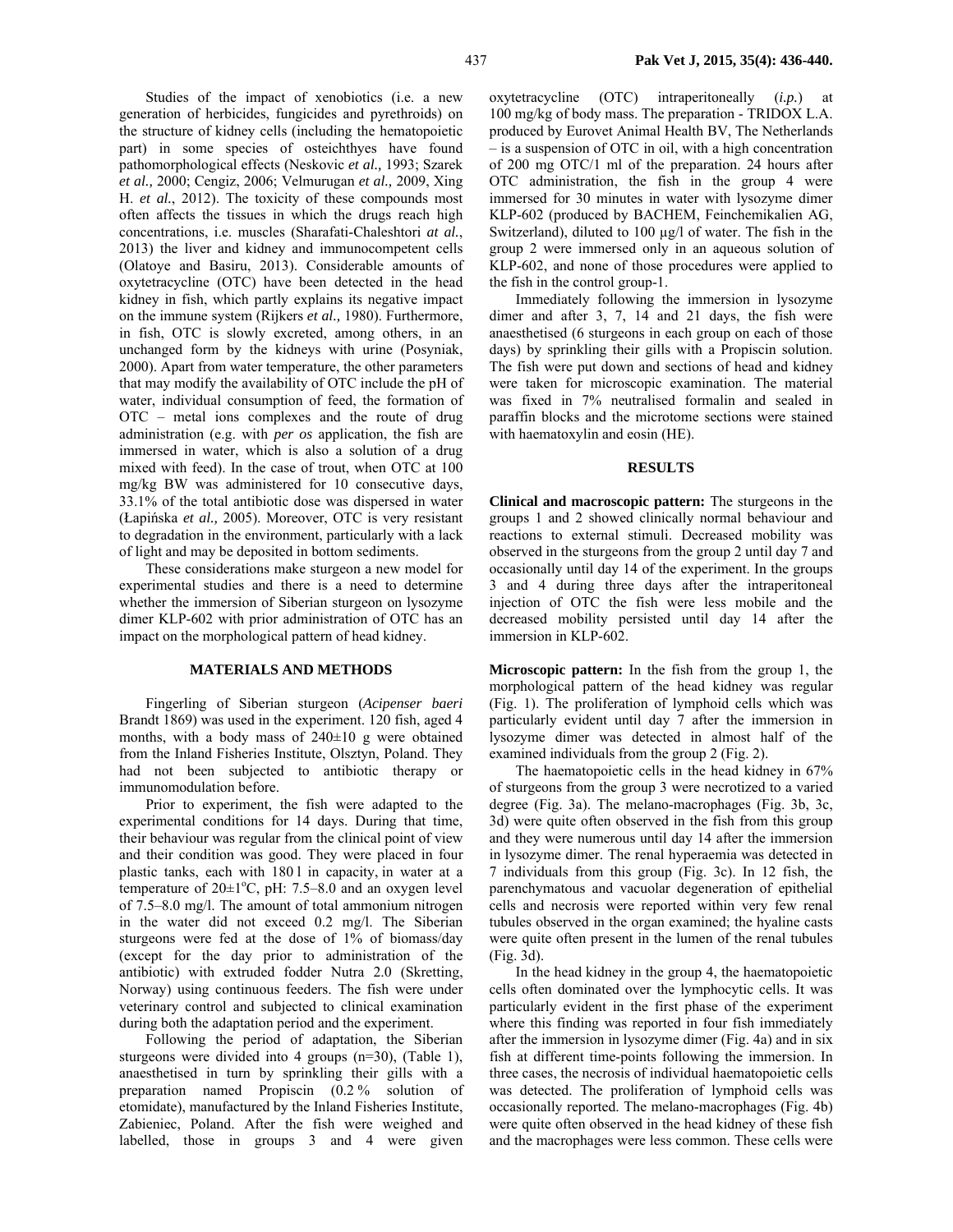

Fig. 1: The head kidney in the sturgeon from group 1 (control) with a regular pattern: lymphoid cells (long arrows), haematopoietic cells (short arrows), red blood cells and renal tubule (asterisk). HE stain. 400x.

**Fig. 2:** The head kidney in the sturgeon from group 2 seven days after the immersion in lysozyme dimer: proliferation of lymphoid cells in the central view with surrounding haematopoietic cells. HE stain. 400x.



Fig. 3: The head kidney in the sturgeon from group 3: a- morphological pattern immediately after the immersion in lysozyme dimer: numerous haematopoietic cells, some of which were necrotic (arrows). 300x; b, c- 7 days after the immersion in lysozyme dimmer; b - numerous melanomacrophages (arrows) among predominant haematopoietic cells. 400x; c- hyperaemia, melano-macrophages (arrows). 200x; d- 14 days after the immersion in lysozyme dimer: melano-macrophages (long arrows), necrosis of the epithelium of renal tubule (asterisk) with hyaline casts in their lumen (short arrows). 180x. HE stain.



**Fig. 4:** The head kidney in the sturgeon from group 4: a- morphological pattern immediately after the immersion in lysozyme dimer: haematopoietic cells (arrows) were predominant in the parenchyma. 450x; b, c- 3 days after the immersion in lysozyme dimer. 200x; b- melano-macrophages (arrows) among haematopoietic cells, necrosis of the epithelium of renal tubules (asterisks); c– hyperaemia; d- 7 days after the immersion in lysozyme dimer: among lymphoid (long arrows) and haematopoietic cells (short arrows) the renal tubules with hyaline masses (asterisk), 450x. HE stain.

| <b>Table 1. EXPERTIOL 1890UL</b> |                |                      |                                               |                                           |
|----------------------------------|----------------|----------------------|-----------------------------------------------|-------------------------------------------|
| Group                            | Number of fish | Oxytetracycline dose | Dose of KLP-602* (30-min. immersion 24 h      | Day when head kidney was taken for        |
|                                  | in the group   | (mg/kg BW i.b.)      | after antibiotic administration) in $\mu$ g/l | examination (after immersion in KLP-602*) |
|                                  | 30             |                      |                                               | 0, 3, 7, 14, 21                           |
|                                  | 30             |                      | 100                                           |                                           |
|                                  | 30             | 100                  |                                               |                                           |
|                                  | 30             | 100                  | 100                                           |                                           |

\* the lysozyme dimer dose was applied as converted to the active substance.

**Table 1:** Experiment layout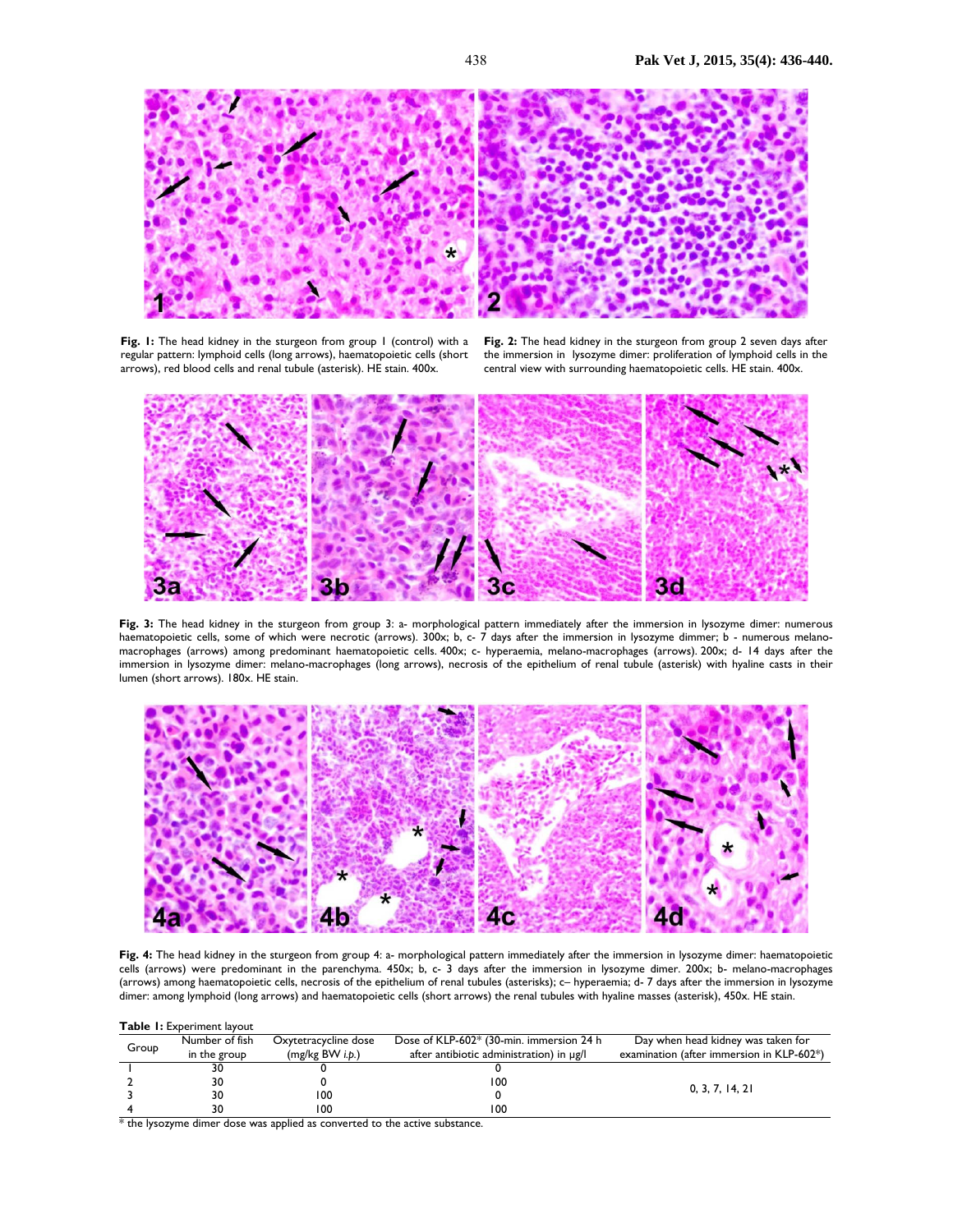more numerous from day 7 after the immersion in lysozyme dimer and later their number was decreasing. Two sturgeons from the group 4 showed minor renal hyperaemia (Fig. 4c). In five fish from this group, the parenchymatous and vacuolar degeneration of the epithelial cells of renal tubules was observed and the presence of small hyaline masses was detected in the tubules and the necrosis of these structures was reported twice (Fig. 4b, Fig. 4d).

### **DISCUSSION**

The studies enabled us to determine the impact of OTC and immunomodulator (lysozyme dimer) and their interaction on the morphology of head kidney in Siberian sturgeon. The innovative aspect concerns the dose of OTC applied and the way of application (100 mg/kg BW *i.p.).* The research into the use of OTC was also carried out by other authors, but the dose of the antibiotic was ten times lower than in our studies (Studnicka *et al.,* 2000) or the route of OTC administration was different (Soler *et al.,* 1996; Łapińska *et al.,* 2005).

In the examined sturgeons exposed to OTC, the necrosis of haemopoetic cells in the head kidney was detected (but to a lesser degree). A similar lesion, though more severe, was reported by Soler *et al.* (1996): in this case, the necrosis of haematopoietic tissue in tench *(T. tinca)* persisted until day 20 after the administration of OTC. Cengiz (2006) observed the pycnotic nuceli in the haematopoetic tissue in the kidney in carp (*C. carpio*) following the exposure to deltamethrin. The histopathological lesions in the pronephros in catfish (*S. glanis*) were also detected by Szarek *et al.,* (2000). In the examined sturgeons, the severity of this lesion was attenuated by the immersion of fish in KLP-602. It indicates that the intraperitoneal injection of OTC at 100 mg/kg BW without the immersion in lysozyme dimer results in more severe regressive lesions in the examined organs in comparison with these two factors being applied simultaneously.

In the sturgeons, lysozyme dimer stimulated the lymphoid cells, which resulted in their proliferation in the head kidney. This phenomenon was particularly evident until two weeks after the immersion in KLP-602 and became less visible in the third week after the administration of OTC. The presence of these cells after the application of OTC and the immersion in lysozyme dimer should be attributed not only to the stimulating effect of dimer but also to the reaction to organ damage, especially in relation to regressive lesions. This is further confirmed by a comparison of the morphological pattern of head kidney in the sturgeons exposed to both factors with the morphology of this organ in the individuals subjected only to one of these factors.

It should be noted that in the sturgeons from group 3 and to a lesser degree from group 4 the parenchymatous degeneration was detected in the epithelial cells within the renal tubules. In tench *(T. tinca)*, the necrosis of epithelial cells of the renal tubules that developed after the administration of OTC at 100 mg/kg BW *i.m.* was visible up to 7 days after the intramuscular injection (Soler *et al.,* 1996). These lesions were also observed by Neskovic *et al.,* (1993) in the carps immersed in water with atrazine.

In African sharptooth catfish (*C. gariepinus*) exposed to cypermethrin at sub-lethal doses in water, epithelial hypertrophy, narrowing of the tubular lumen, atrophy of the glomerulus, broader Bowman's capsule, necrosis in the epithelial cells and pyknosis were observed (Velmurugan *et al.,* 2009). The latter lesions were noted by Xing *at al.* (2012) in common carp exposed to the action of atrazine and chlorpyrifos. It should be emphasized that the nephrotoxic action of xenobiotics in the initial phase of the studies and their impact on the pathomorphology of kidneys were confirmed by a lowered renal somatic index and observed histopathological lesions, such as shrinkage of the glomerulus and expansion of the Bowman's space reported in rare minnow (*G. rarus*) after the exposure to vinclozolin, which provided clear evidence of kidney dysfunction (Yang *et al.,* 2011). Similar regressive lesions in the excretory part of the kidney were detected in Nile tilapia (*O. niloticus*) exposed to cypermethrin (Korkmaz *et al.,* 2009). Velisek *et al.* (2010) reported that in carp (*C. carpio* L.) after the exposure to terbutrine (herbicide). The renal tubules were focally damaged and the small tubules with a thickened base membrane were surrounded by immense leukocyte infiltration. The alterations found in kidney of *Rasbora daniconius* exposed to lethal concentration of the paper mill effluent included hypertrophy of hematopoietic tissue, cell necrosis, blocked glomerulus with full of blood stain, dilated renal tubules with pyknotic nuclei and tubular necrosis (Pathan *et al*., 2010).

The *in vivo* and *in vitro* studies have shown that KLP-602 modulates impaired cellular immunity (due to the administration of antibiotics) and may be used to eliminate the immunosuppressive impact of xenobiotics on fish (Morand *et al.,* 1999; Rymuszka *et al.,* 2005; Studnicka *et al.,* 2000). Furthermore, Lydium KLP-602, as opposed to other modulators such as levamisole, ISC or chitosan, does not influence the growth of sturgeons (Kolman *et al.,* 1998).

 These findings enable us to conclude that the immersion of Siberian sturgeons in a water solution of lysozyme dimer (at 100 µm/l of water) for 30 minutes has a protective action, most probably through an immunomodulatory mechanism, in relation to the morphological lesions induced by the intraperitoneal injection of OTC at 100 mg/kg BW.

**Conclusion:** Oxytetracycline at 100 mg/kg BW administered intraperitoneally to Siberian sturgeons induces the development of regressive lesions, circulation dysfunction and infiltration with lymphoid cells in the head kidney. These lesions are visible until day 22 following the injection of OTC. The immersion of fish in water with lysozyme dimer (KLP-602) at 100  $\mu$ g/l for 30 minutes attenuates the pathomorphological effects of OTC administration.

**Acknowledgment:** The authors are indebted to professors Roman Kolman and AK Siwicki for their help in investigations and Ms K Dublan, MSc and Mr A Penkowski, MSc for their excellent technical assistance. The study was covered from funds for science as a research project 2 PO6K 042 26 and from the European